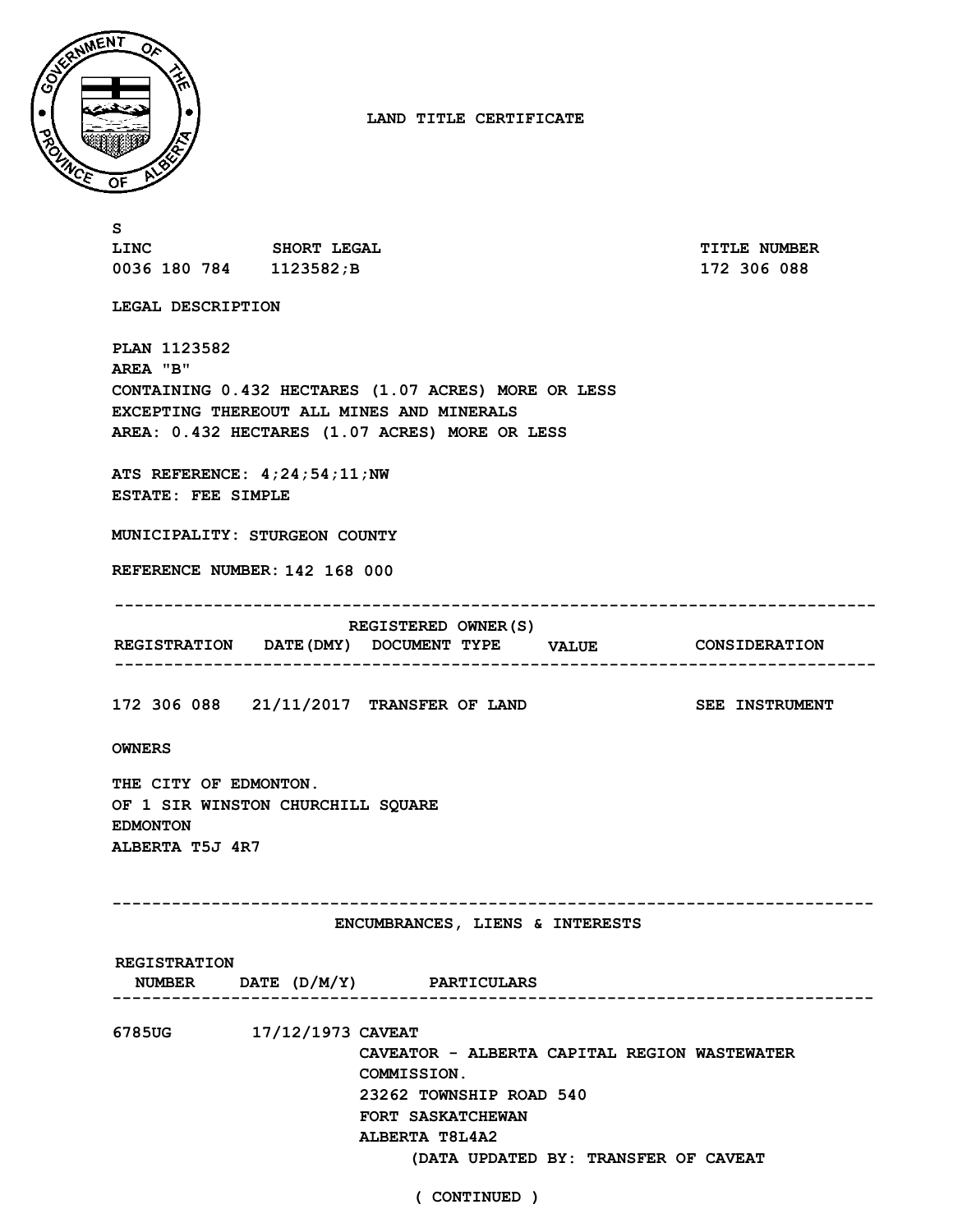**----------------------------------------------------------------------------- ENCUMBRANCES, LIENS & INTERESTS**

> **PAGE 2 # 172 306 088**

**REGISTRATION**

**DATE (D/M/Y) PARTICULARS NUMBER -----------------------------------------------------------------------------**

## **032054869)**

**142 168 137 04/06/2014 RESTRICTIVE COVENANT SEE INSTRUMENT FOR DOMINANT AND SERVIENT TENEMENTS**

**TOTAL INSTRUMENTS: 002**

**THE REGISTRAR OF TITLES CERTIFIES THIS TO BE AN ACCURATE REPRODUCTION OF THE CERTIFICATE OF TITLE REPRESENTED HEREIN THIS 6 DAY OF JULY, 2018 AT 09:35 A.M.**

**ORDER NUMBER: 35451939**

**CUSTOMER FILE NUMBER:**



**\*END OF CERTIFICATE\***

**THIS ELECTRONICALLY TRANSMITTED LAND TITLES PRODUCT IS INTENDED FOR THE SOLE USE OF THE ORIGINAL PURCHASER, AND NONE OTHER, SUBJECT TO WHAT IS SET OUT IN THE PARAGRAPH BELOW.**

**THE ABOVE PROVISIONS DO NOT PROHIBIT THE ORIGINAL PURCHASER FROM INCLUDING THIS UNMODIFIED PRODUCT IN ANY REPORT, OPINION, APPRAISAL OR OTHER ADVICE PREPARED BY THE ORIGINAL PURCHASER AS PART OF THE ORIGINAL PURCHASER APPLYING PROFESSIONAL, CONSULTING OR TECHNICAL EXPERTISE FOR THE BENEFIT OF CLIENT(S).**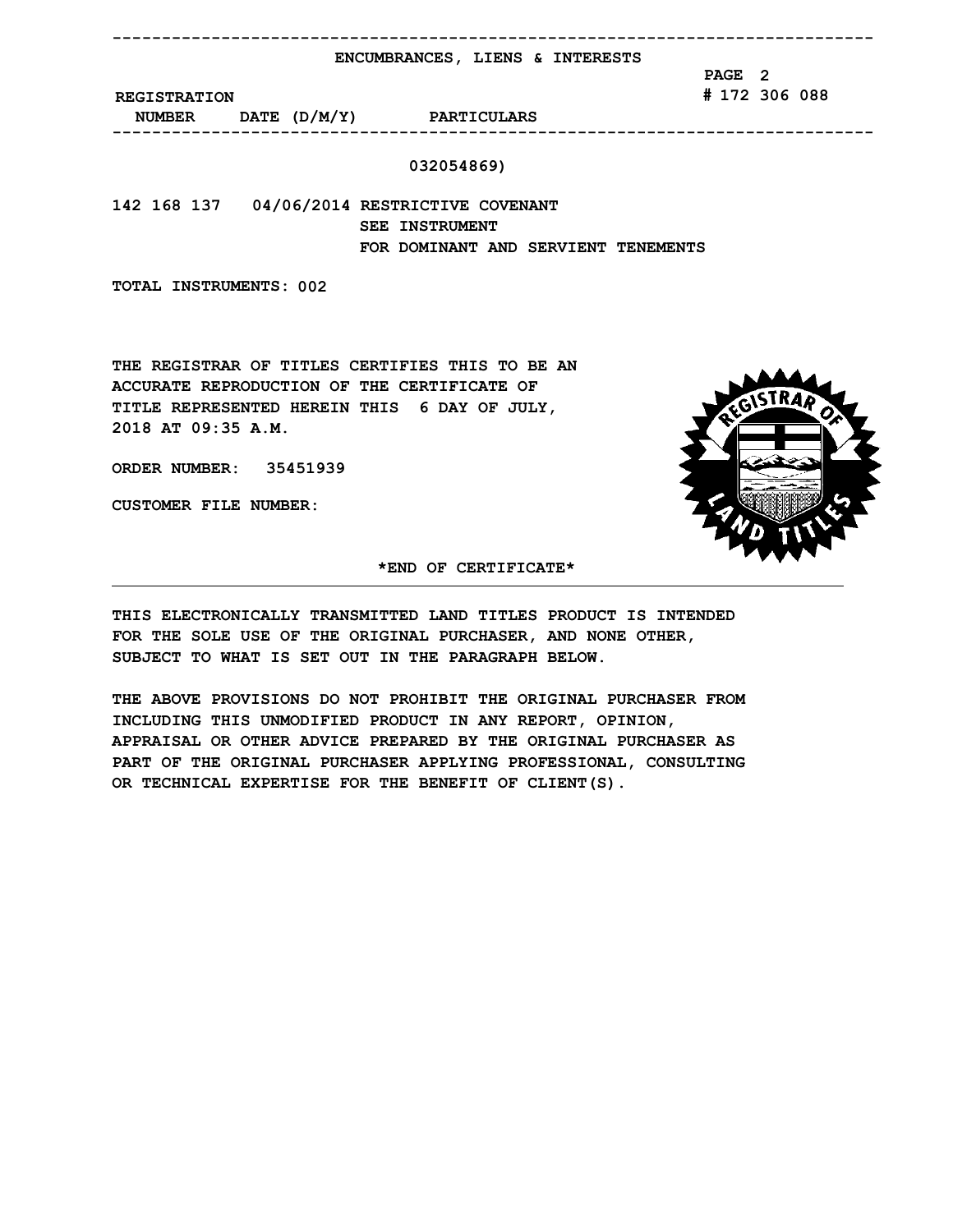

**LAND TITLE CERTIFICATE**

| s                                                                                                                                                                                   |  |  |  |  |  |                                       |
|-------------------------------------------------------------------------------------------------------------------------------------------------------------------------------------|--|--|--|--|--|---------------------------------------|
| LINC SHORT LEGAL<br>0037 533 511 1121688;A                                                                                                                                          |  |  |  |  |  | <b>TITLE NUMBER</b><br>172 306 088 +2 |
|                                                                                                                                                                                     |  |  |  |  |  |                                       |
| LEGAL DESCRIPTION                                                                                                                                                                   |  |  |  |  |  |                                       |
| <b>PLAN 1121688</b><br>AREA "A"<br>CONTAINING 15.70 HECTARES (38.80 ACRES)<br><b>EXCEPTING THEREOUT:</b><br>HECTARES (ACRES) MORE OR LESS<br>A) PLAN 1322333 RIGHT OF WAY 3.83 9.46 |  |  |  |  |  |                                       |
| EXCEPTING THEREOUT ALL MINES AND MINERALS                                                                                                                                           |  |  |  |  |  |                                       |
| ATS REFERENCE: $4;24;54;11;NN$<br><b>ESTATE: FEE SIMPLE</b>                                                                                                                         |  |  |  |  |  |                                       |
| MUNICIPALITY: STURGEON COUNTY                                                                                                                                                       |  |  |  |  |  |                                       |
| REFERENCE NUMBER: 172 070 872                                                                                                                                                       |  |  |  |  |  |                                       |
|                                                                                                                                                                                     |  |  |  |  |  |                                       |
| REGISTERED OWNER (S)<br>REGISTRATION DATE (DMY) DOCUMENT TYPE VALUE CONSIDERATION                                                                                                   |  |  |  |  |  |                                       |
| 172 306 088 21/11/2017 TRANSFER OF LAND                                                                                                                                             |  |  |  |  |  | <b>SEE INSTRUMENT</b>                 |
| <b>OWNERS</b>                                                                                                                                                                       |  |  |  |  |  |                                       |
| THE CITY OF EDMONTON.<br>OF 1 SIR WINSTON CHURCHILL SQUARE<br><b>EDMONTON</b><br>ALBERTA T5J 4R7                                                                                    |  |  |  |  |  |                                       |
| ENCUMBRANCES, LIENS & INTERESTS                                                                                                                                                     |  |  |  |  |  |                                       |
|                                                                                                                                                                                     |  |  |  |  |  |                                       |
| <b>REGISTRATION</b><br>NUMBER DATE (D/M/Y) PARTICULARS                                                                                                                              |  |  |  |  |  |                                       |
| 142 168 137 04/06/2014 RESTRICTIVE COVENANT<br><b>SEE INSTRUMENT</b><br>FOR DOMINANT AND SERVIENT TENEMENTS                                                                         |  |  |  |  |  |                                       |
| TOTAL INSTRUMENTS: 001                                                                                                                                                              |  |  |  |  |  |                                       |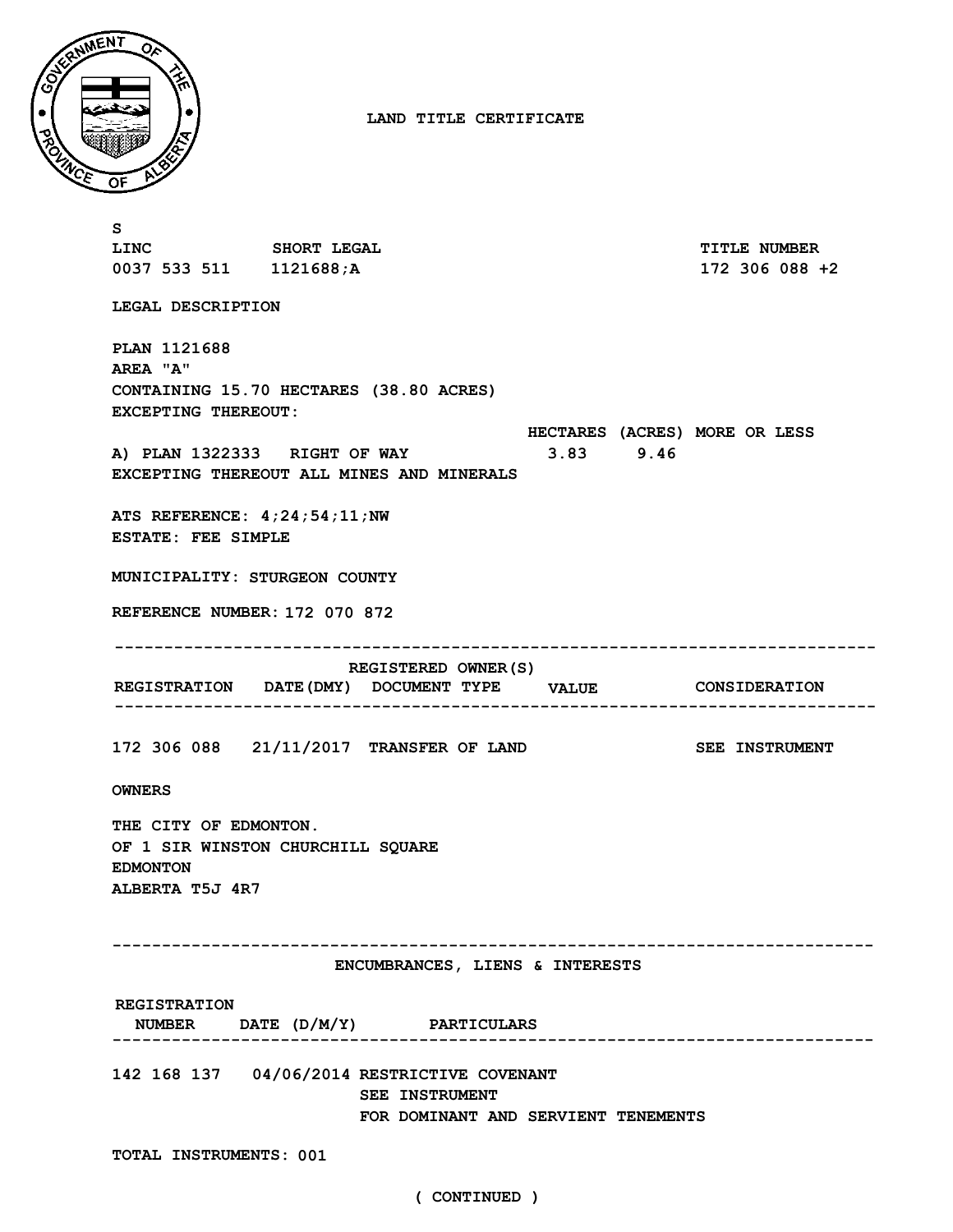**THE REGISTRAR OF TITLES CERTIFIES THIS TO BE AN ACCURATE REPRODUCTION OF THE CERTIFICATE OF TITLE REPRESENTED HEREIN THIS 6 DAY OF JULY, 2018 AT 09:35 A.M.**

**ORDER NUMBER: 35451939**

**CUSTOMER FILE NUMBER:**



**\*END OF CERTIFICATE\***

**THIS ELECTRONICALLY TRANSMITTED LAND TITLES PRODUCT IS INTENDED FOR THE SOLE USE OF THE ORIGINAL PURCHASER, AND NONE OTHER, SUBJECT TO WHAT IS SET OUT IN THE PARAGRAPH BELOW.**

**THE ABOVE PROVISIONS DO NOT PROHIBIT THE ORIGINAL PURCHASER FROM INCLUDING THIS UNMODIFIED PRODUCT IN ANY REPORT, OPINION, APPRAISAL OR OTHER ADVICE PREPARED BY THE ORIGINAL PURCHASER AS PART OF THE ORIGINAL PURCHASER APPLYING PROFESSIONAL, CONSULTING OR TECHNICAL EXPERTISE FOR THE BENEFIT OF CLIENT(S).**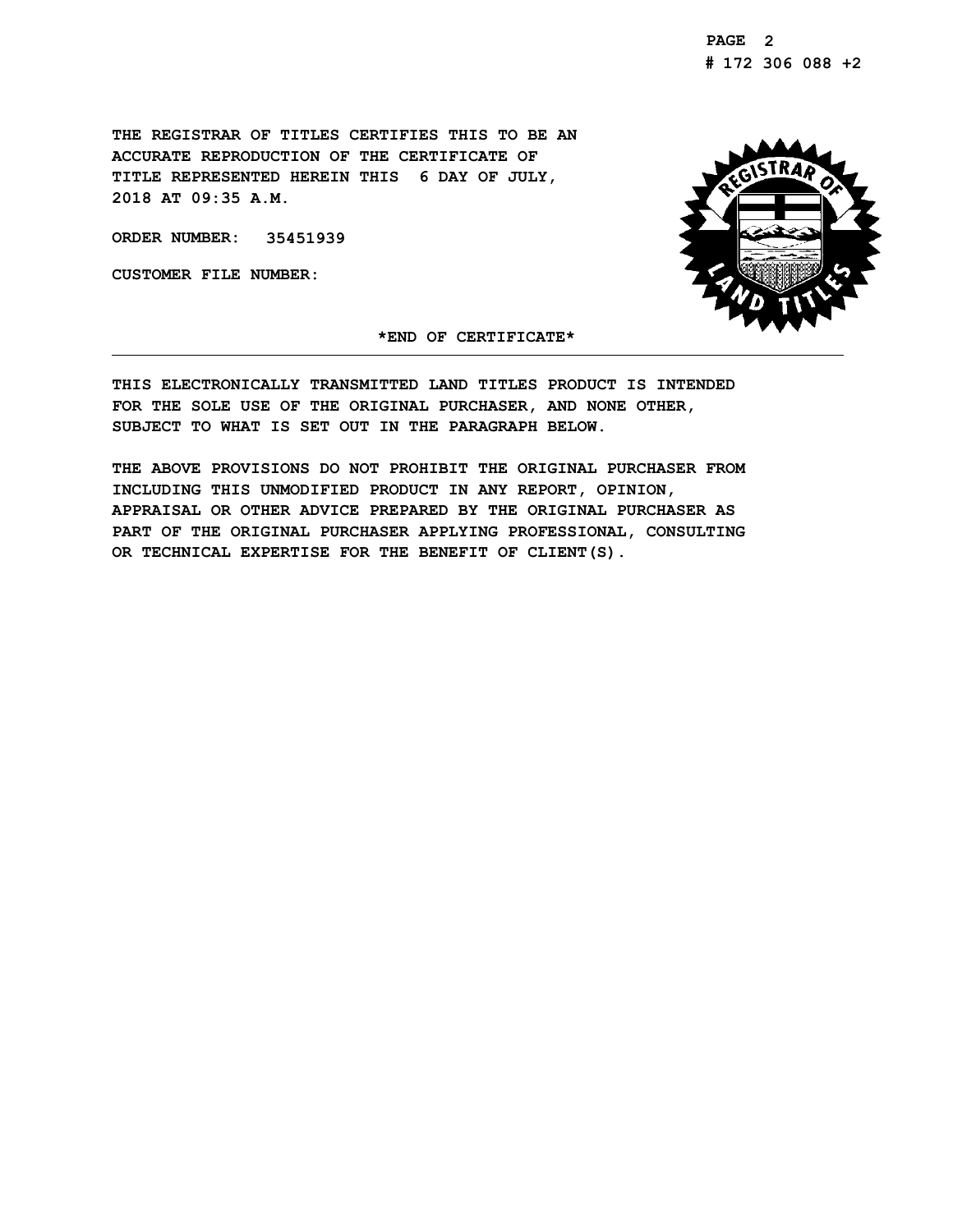

**LAND TITLE CERTIFICATE**

**S LINC SHORT LEGAL TITLE NUMBER 0036 180 800 1322333;C 172 306 088 +1 LEGAL DESCRIPTION PLAN 1322333 AREA "C" CONTAINING 3.83 HECTARES (9.46 ACRES) MORE OR LESS EXCEPTING THEREOUT ALL MINES AND MINERALS AREA: 3.83 HECTARES (9.46 ACRES) MORE OR LESS ATS REFERENCE: 4;24;54;11;NW ESTATE: FEE SIMPLE MUNICIPALITY: STURGEON COUNTY REFERENCE NUMBER: 142 168 019 DOCUMENT TYPE VALUE CONSIDERATION REGISTRATION DATE(DMY) REGISTERED OWNER(S) 172 306 088 21/11/2017 TRANSFER OF LAND SEE INSTRUMENT ----------------------------------------------------------------------------- ----------------------------------------------------------------------------- OWNERS THE CITY OF EDMONTON. OF 1 SIR WINSTON CHURCHILL SQUARE EDMONTON ALBERTA T5J 4R7 ----------------------------------------------------------------------------- DATE (D/M/Y) PARTICULARS NUMBER ENCUMBRANCES, LIENS & INTERESTS REGISTRATION ----------------------------------------------------------------------------- 142 168 137 04/06/2014 RESTRICTIVE COVENANT SEE INSTRUMENT FOR DOMINANT AND SERVIENT TENEMENTS TOTAL INSTRUMENTS: 001**